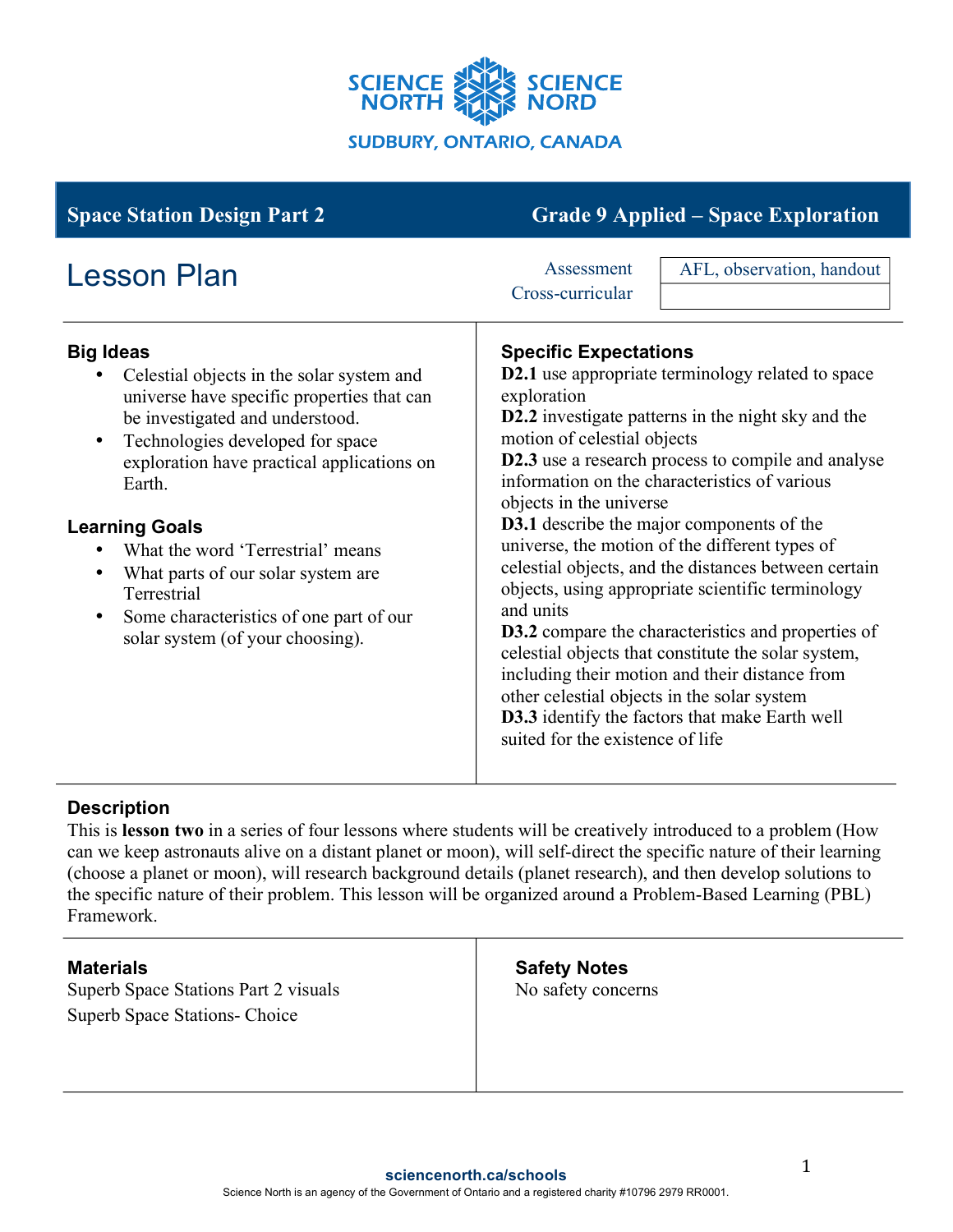## **Introduction**

- In a previous lesson, the class looked up the next pass over of the International Space Station and were assigned the task of looking for the station and observing its properties.
- The teacher should initiate a discussion about what was seen and record student observations on the board. Examples include:
	- o "It was cloudy so I couldn't see it"
	- o "It was just a bright dot"
	- o "It was brighter than the stars"
	- o "It moved REALLY fast"
- Students should be encouraged to observe another pass over in the next few days using binoculars if they have them available at home.
- In lesson 1, students created a list of things that astronauts need to survive and be healthy. In this period they will choose a terrestrial object in our solar system on which to build their space station. They must fully research the properties of the object in order to plan out the components of the space station.

## **Action**

- In the accompanying slideshow (slide 3 of the 'Superb Space Stations Part 2 Visuals'), the teacher will ask students to consider what the term 'Terrestrial' means when applied to space objects.
	- o The teacher should give wait time for students to consider then might use Think/Pair/Share and discuss as a class.
- (slide 4) Students must think of terrestrial objects in our solar system.
	- o The teacher might instruct students to use the Rally Robin technique.
		- With a partner, students will write one terrestrial object on a sheet of paper, then 'rally' the paper to their partner.
		- The partner must then write a terrestrial object and rally the paper back.
		- This continues until they can't name any more terrestrial objects.
	- o The class should go through the picture on slide 4 together and name the 4 terrestrial planets.
- (slide 5) Students should consider what the 4 terrestrial planets have in common (being close to the sun and inside the asteroid belt) and discuss as a class.
- (slide 6) Students should Rally Robin or brainstorm with their partner as many other terrestrial objects as they can think of (encourage them to start with our own moon).
- (slide 7) The teacher will draw the students' attention to the fact that most (all?) moons in the solar system are terrestrial and will discuss which moons correspond with which planets.
- (slide 8) Students will be told that they must choose a terrestrial object from the picture on slide 8 to host their space station (other than earth of course, and mars if the movie 'The Martian' was used in lesson 1).
	- o The teacher should draw students' attention to the relative size of many of the moons (some are bigger than certain planets).
- Students should be placed in their groups from Lesson 1 and given Superb Space Stations-Choice.